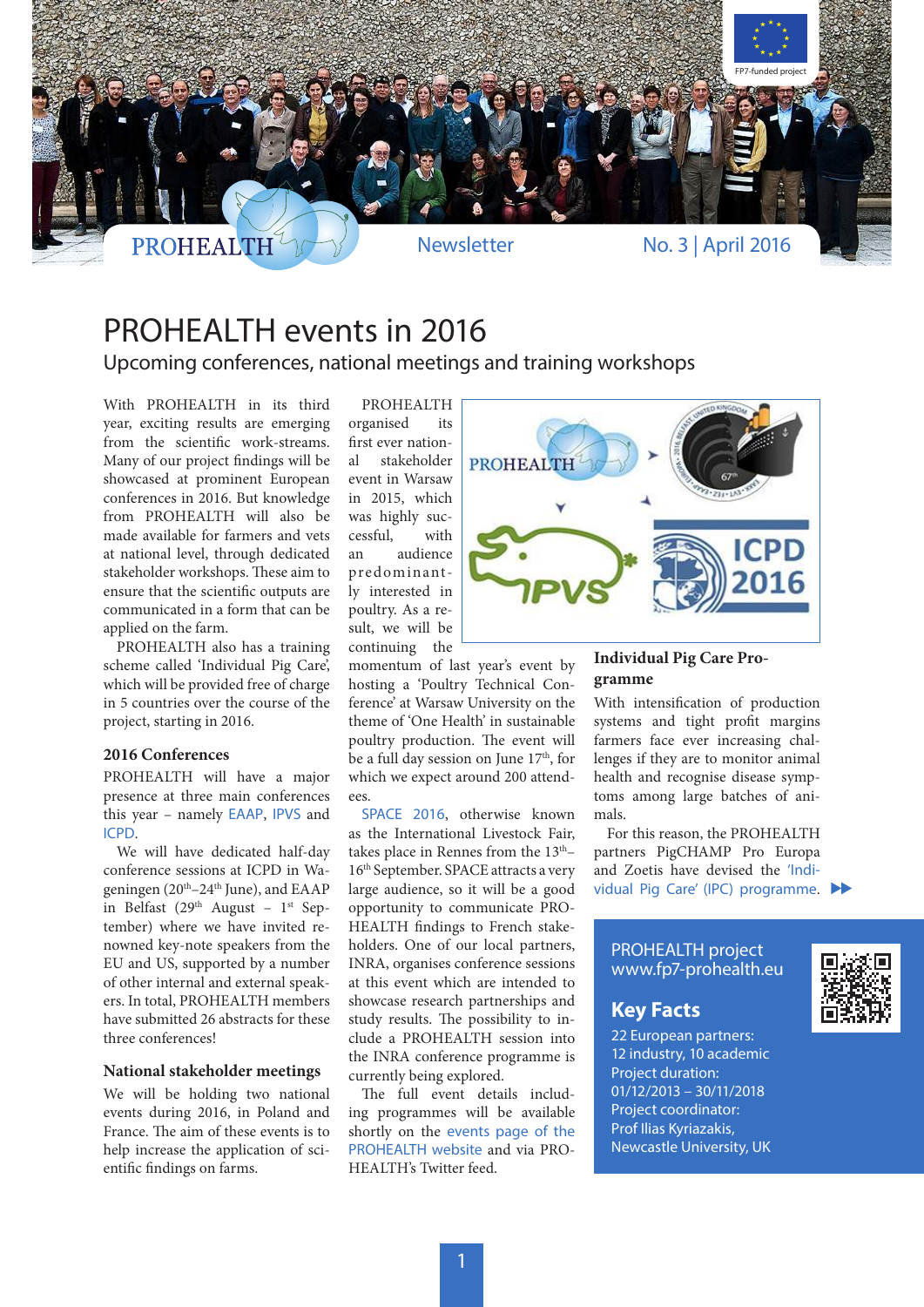

The programme aims to reduce the incidence of disease on farms by offering a digitalised health scoring mechanism for pig herds. The stockmen score pig health using digital pens and paper, and the data are automatically uploaded to an analysis dashboard, which identifies signs of deteriorating health between individual batches of pigs. The 'Individual Pig Care' programme has been shown to help lower dramatically economic losses by reducing the incidence of disease. It therefore also reduces the use of prophylactic antimicrobials.

PROHEALTH strongly supports the implementation of the IPC programme to improve animal health and welfare in pig production systems. This year we will therefore start to offer IPC trainings for farmers. The detailed schedule for these trainings will be published soon.

# **Piglet neonatal mortality: Is the cause** the same on all farms?

Conclusions from a PROHEALTH study on French pig farms

Piglet mortality is one of the main issues of concern for the pig industry worldwide, resulting in decreased sow performance and significant economic losses. According to different studies on piglet mortality, crushing and stillbirths are considered as the most important causes of death. The risks for each specific cause of piglet death have not been fully explored. Moreover, current literature does not capture the differences which exist between individual farms and the contribution of these differences to the problem of mortality.

A study conducted by PRO-HEALTH on French pig farms provides new insights into this issue. All 146 farms sampled for this analysis have reported neonatal mortality issues and were part of an audit which has been conducted by CCPA group. The analysis included a total of 7,928 dead piglets from 40,101 born. An average of  $18.1 \pm 5.62$  sows were sampled in each farm randomly, all the dead piglets of the sampled sows were necropsied. We found that six main causes of mortality represented 85% of the total piglet deaths, up to 48h after birth. These causes are, in order of significance:

- 1. Death during farrowing 23%
- 2. Non-viable underweight piglets 21%



*Figure 1: The main causes of neonatal piglet mortality*

- 3. Death before or during farrowing with signs of sepsis 17%
- 4. Mummification 11%
- 5. Crushing 8%
- 6. Starvation 5%
- 7. Others 15%, which includes acute diseases, death before farrowing with signs of autolysis, anaemia etc.

Whilst crushing is a well-known cause of piglet mortality, it is actually not in the top three causes of mortality as might have been anticipated. Deaths which occurred either before or during farrowing were the main

cause of loss and should be given more attention in terms of remedial strategies.

Stillbirth resulting from death during farrowing was the leading cause of piglet mortality. However, stillbirths have a number of different causes and can be classified into 3 different categories (Figure 2):

- Deaths during farrowing (52%)
- Deaths before or during farrowing with signs of sepsis (39%)
- Deaths before farrowing with signs of autolysis on the internal organs (9%)

Ы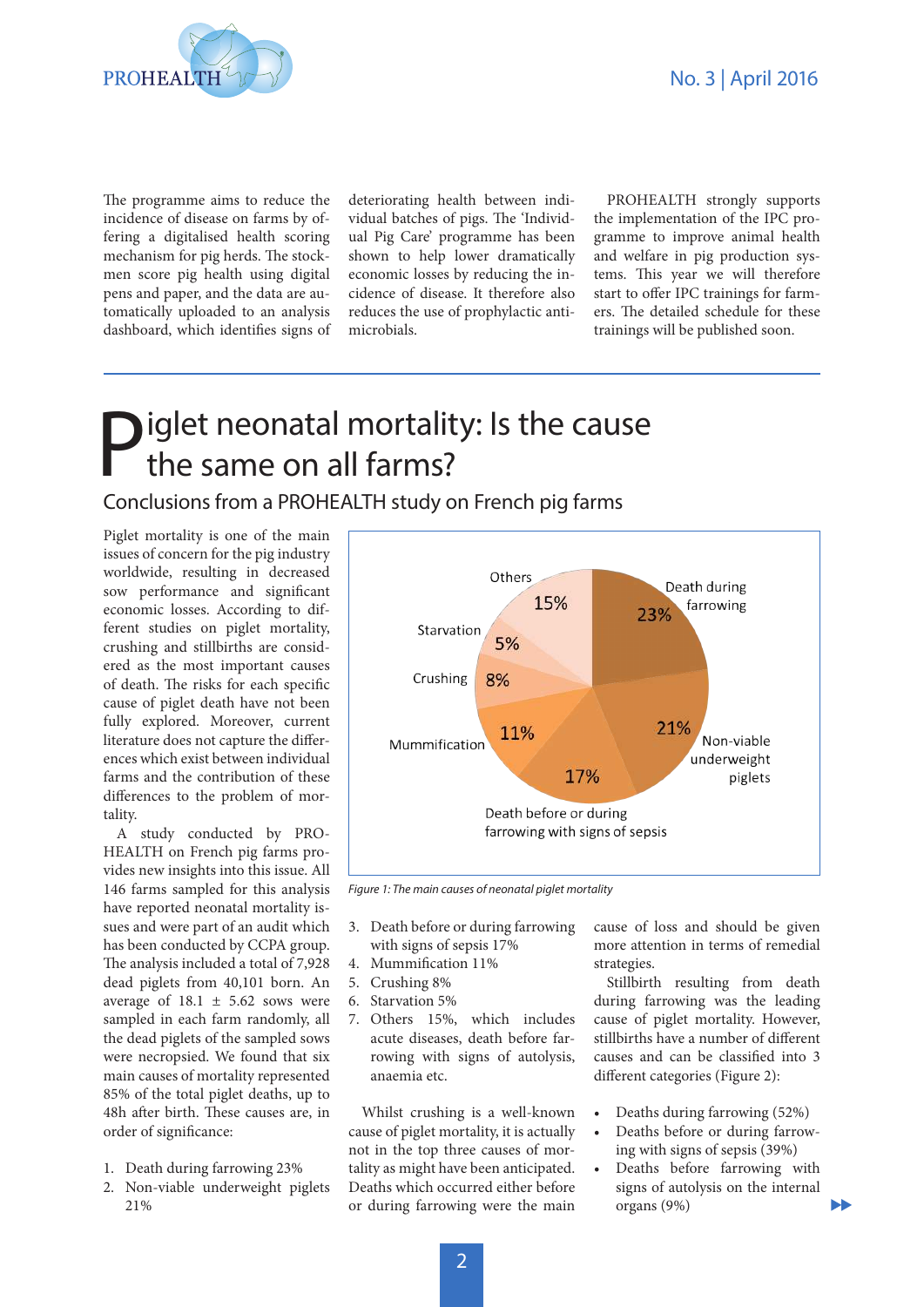## No. 3 | April 2016



Our findings suggest that different factors contribute to the cause and potential prevention of stillbirth:

- Deaths during farrowing were reduced during the night, but this was not the case for the other causes of stillbirth. As farrowing assistance was not given during the night, this observation suggests that inappropriate management practices during farrowing may contribute to this specific cause of death.
- Deaths before farrowing were associated with lower piglet weights compared to the other causes of stillbirth.

If piglets survive the farrowing process, they are still at risk from death caused by starvation and crushing. We noticed a reduction in post-farrowing deaths from starvation during the daytime hours. This underlines the importance of farrowing and post-farrowing assistance which is provided during working hours, for example to encourage piglets to consume colostrum.

The weight of the piglet, the parity of the sow, the litter size, the cause of death of littermates and season were all identified as potential other risks for certain causes of piglet mortality. This highlights the importance of defining which pattern of piglet mortality is present on the farm.

We developed a methodology, based on statistical analyses, to classify the farms. The criteria considered for the classification of each farm were: the percentage of the 6 most common causes of neonatal piglet death identified in the study, the average weight of the dead



*Figure 2: Three different categories of stillbirths have been identified*



*Figure 3: The farms have been grouped into 3 different categories according to the pattern of mortality they experienced. The figure shows the average percentage of each cause of mortality, the average litter size and the average dead piglet weight for each farm category*

piglets and the average litter size of the sows. Based on these criteria, we identified 3 different categories of farms (Figure 3). This classification will enable a better understanding

of the similarities and differences between pig farms. We can then target their specific weaknesses and develop strategies better suited to help them reduce piglet deaths.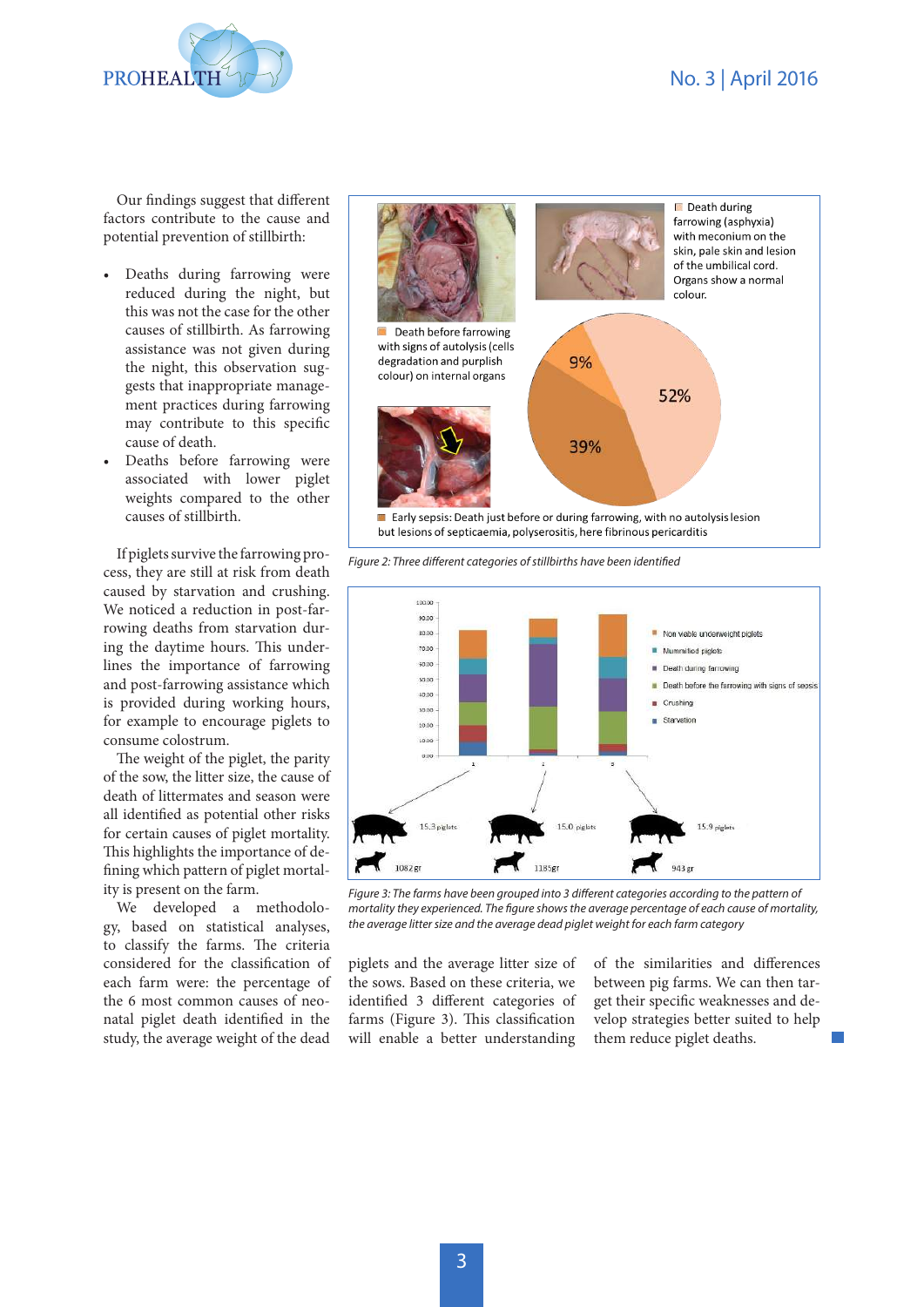

## An important factor for disease management Foot health in broiler breeders

In intensive poultry production systems good foot pad health is crucial to obtaining high levels of animal welfare and high production yields. Often foot pad health is seen to decline over the production period. It is known that in intensive production systems suboptimal litter quality and high body weight are risk factors in maintaining good foot health. In broiler breeders poor foot pad integrity may subsequently result in an increase in mortality due to septicaemic infections, including infection of the heart valves (endocarditis), and joint infections (arthritis), or decreased egg production due to pain and discomfort. The most frequently isolated bacteria from these infections are staphylococci and enterococci, which are both part of the natural flora of the skin or the gut. In order to cause disease these bacteria need a port of entry to enter the blood stream of the host. This leads to the hypothesis that foot pad lesions may serve as port of entry for these infections.

PROHEALTH has investigated the role of foot pad health in relation to development of disease caused by staphylococcus and enterococcus bacteria in broiler breeders. We followed four parent flocks throughout the whole production period (20-60 weeks) by post mortem and bacteriological examination and evaluation of the foot pads. The foot health of the flocks at the end of production was also investigated (Figure 2). The flocks exhibited normal performance regarding production and mortality, and no unexpected disease outbreaks were observed. The litter quality in all the flocks at the end of the production period were dry and loose, and with no history of major deterioration in quality. No

systematic record of body weight was recorded in the flocks.

In total, around 60% of all the investigated birds had lesions in their foot pads. The lesions ranged from mild thickening of the skin (hyperkeratosis) to ulcers with tissue loss (necrosis) and/or infections in the foot pad (bumble foot). When the foot pad quality was considered in relation to age, we observed that the ratio of dead birds with foot lesions of any severity increased dramatically after 40 weeks of age, starting below 40% in young birds (20-29 weeks) and rising to almost 80% in birds more than 50 weeks old. This confirms that the foot health in broiler breeder flocks deteriorates dramatically with increasing age. Just before the flocks were sent to slaughter more than two thirds of the hens demonstrated lesions in the foot pads with ulcerations in about a

third of the examined hens. Overall there was relatively large variation between the four flocks whether the foot pad lesions were observed in the dead birds or in live birds in the flocks just before slaughter. Similarly, death caused by staphylococci and enterococci infections increased throughout the production period, peaking at 40–49 weeks of age where almost 20% of the mortalities were due to these infections. The most frequent infection manifestations were joint infections (arthritis), sepsis, infections of the heart (endocarditis) and bumble foot.

To link the foot pad lesions directly to the findings caused by staphylococci and enterococci we performed a series of infection studies where foot pads were investigated for a role as port of entry for the bacteria (Figure 1). Deposition (inoculation) of bacteria in the dermal layer of skin of



*Figure 1: Visualisation of the flow and distribution of blue ink, one hour after injection in the dermis part of the skin of a broiler breeder (under anaesthesia and subsequent euthanisation). The blue colour can be followed up along the connective tissue of the vascular bundle, which contains the blood vessels and nerves supplying the leg. The blue colour extends as far as to the hip level after one hour.*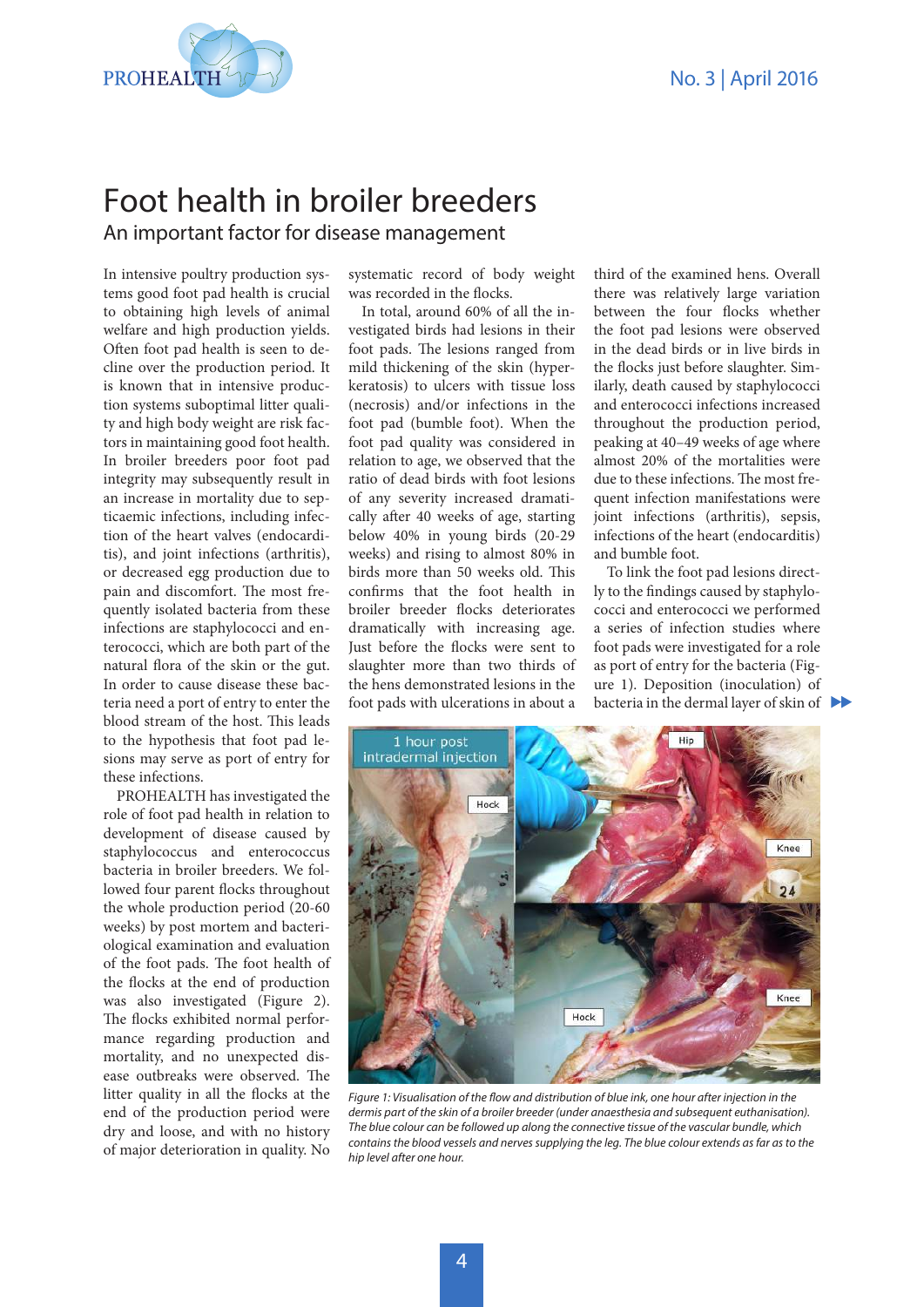

the foot pad led to lesions identical to the lesions we observed from the field. The vast majority of the birds receiving a high dose of staphylococci displayed lesions distant from the injections site (e.g. joints, liver, spleen and heart), whereas low doses led to less severe lesions in fewer birds.

For enterococcal infections the overall appearance was comparable to the staphylococci infections, however fewer birds showed systemic lesions. All of the birds receiving either staphylococci or enterococci had considerable inflammation at the injection site in the foot, some with obvious abscess formation in the dermal layers of the skin. Furthermore Eschericia coli, the most common bacterial cause of death in intensive poultry production, were similarly investigated. When E. coli was injected in the skin of the foot pads none or minor lesions at the injection were demonstrated, indicating that E. coli primarily infects via the oviduct and airways.

Thus the link between foot pad integrity and generalised Gram positive bacterial infections was observed, with suggestions of strain and dose variation in the outcome of the infection.The nature of the foot lesions is being further characterised, in order to develop a scoring system for use in live birds during production.



*Figure 2: Percentage of birds with foot pad lesions and the more severe foot pad ulcers in four flocks of apparently healthy 60 week old broiler breeders.* 

# **P**roduction diseases: the costs to poultry producers

## Results of an extensive literature survey

### **Background**

Diseases in poultry flocks can lead to substantial economic losses through reduced revenues, for example, from reduced volume or quality of meat or eggs produced, and increased costs of inputs such as feed and labour. However, although this fact is understood, there is little consensus about the level of the economic losses resulting from individual production diseases. In addition, while the costs of prevention measures and treatments may be known, the economic savings they make are often not well understood. Consequently, large numbers of poultry producers may not be implementing economically optimal disease prevention and treatment measures. This problem is likely to become more acute as pressure to reduce the use



*Figure 1 (Note: No incidence data were available for keel bone damage or Infectious Bronchitis)*

of antimicrobials in the treatment of poultry diseases increases.

#### **Survey of recent studies**

To explore the full economic impacts of poultry production diseases the PROHEALTH project carried out an extensive survey of recent studies, collecting information on the costs of uncontrolled disease, and the benefits resulting from various prevention or treatment measures. Data for a number of production diseases were available from studies relevant